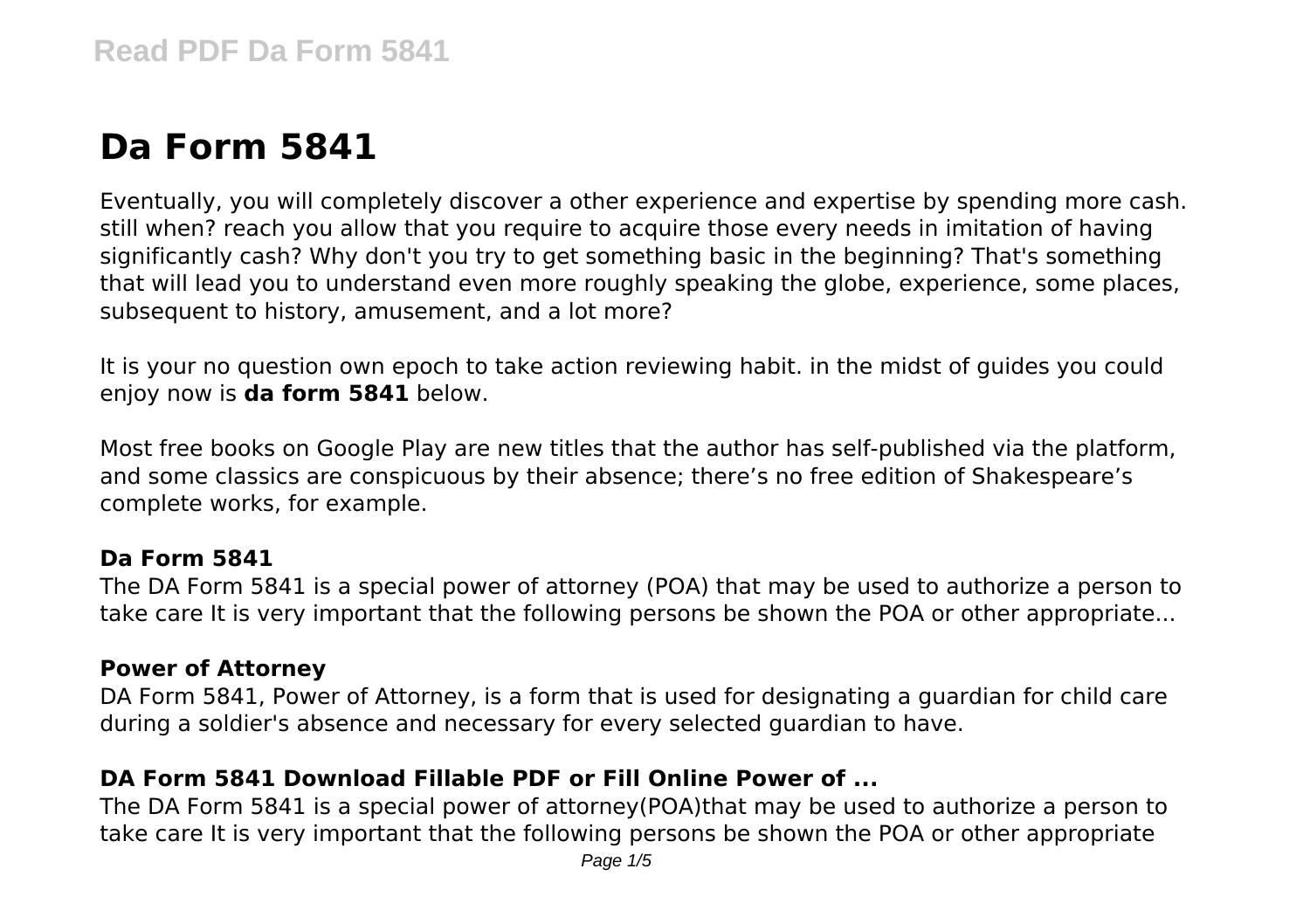documentation for the If the persons identified above will not honor the POA, you must ask to be provided powers of attorney or other You must understand that a POA willnotprevent another person, such as a non-custodial parent or relative of

## **SPECIAL INSTRUCTIONS RELATED TO EXECUTION OF POWERS OF ...**

5 DA Form 5841 Power of Attorney: Make copies of this document only one is provided. a. A notarized Power of Attorney is required for every guardian the Soldier selects.

## **FAMILY CARE PLAN**

DA FORM 5841-R, APR 1999USAPA V1.00 SPECIAL INSTRUCTIONS RELATED TO EXECUTION OF POWERS OF ATTORNEY The DA Form 5841-R is a special power of attorney (POA) that may be used to authorize a person to take care of your child(ren)

#### **DA FORM**

DA FORM 5841, SEP 2009 - Army Electronic Publications & Forms

#### **DA FORM 5841, SEP 2009 - Army Electronic Publications & Forms**

Pub/Form IDN: 990001: Pub/Form PIN: 066924: Pub/Form Proponent: G-1: Pub/Form Status: ACTIVE: Product Status: ACTIVE: Prescribed Forms/Prescribing Directive : AR 600-20, AR 600-20: Authority (Superseded By/Rescinded By) Superseded/Replaced Other Pub/Form: SUPERSEDED DA FORM 5841, 09/01/2009: Footnotes: https://armypubs.army.mil 14-REQUIRES ...

#### **Army Publishing Directorate**

da form 5841: active: 07/01/2020: power of attorney: g-1: da form 7279: active: 07/01/2020: equal opportunity and harassment complaint form: g-1: da form 7279-1: active: 07/01/2020: equal opportunity and harassment complaint resolution assessment form: g-1: da form 7426: active: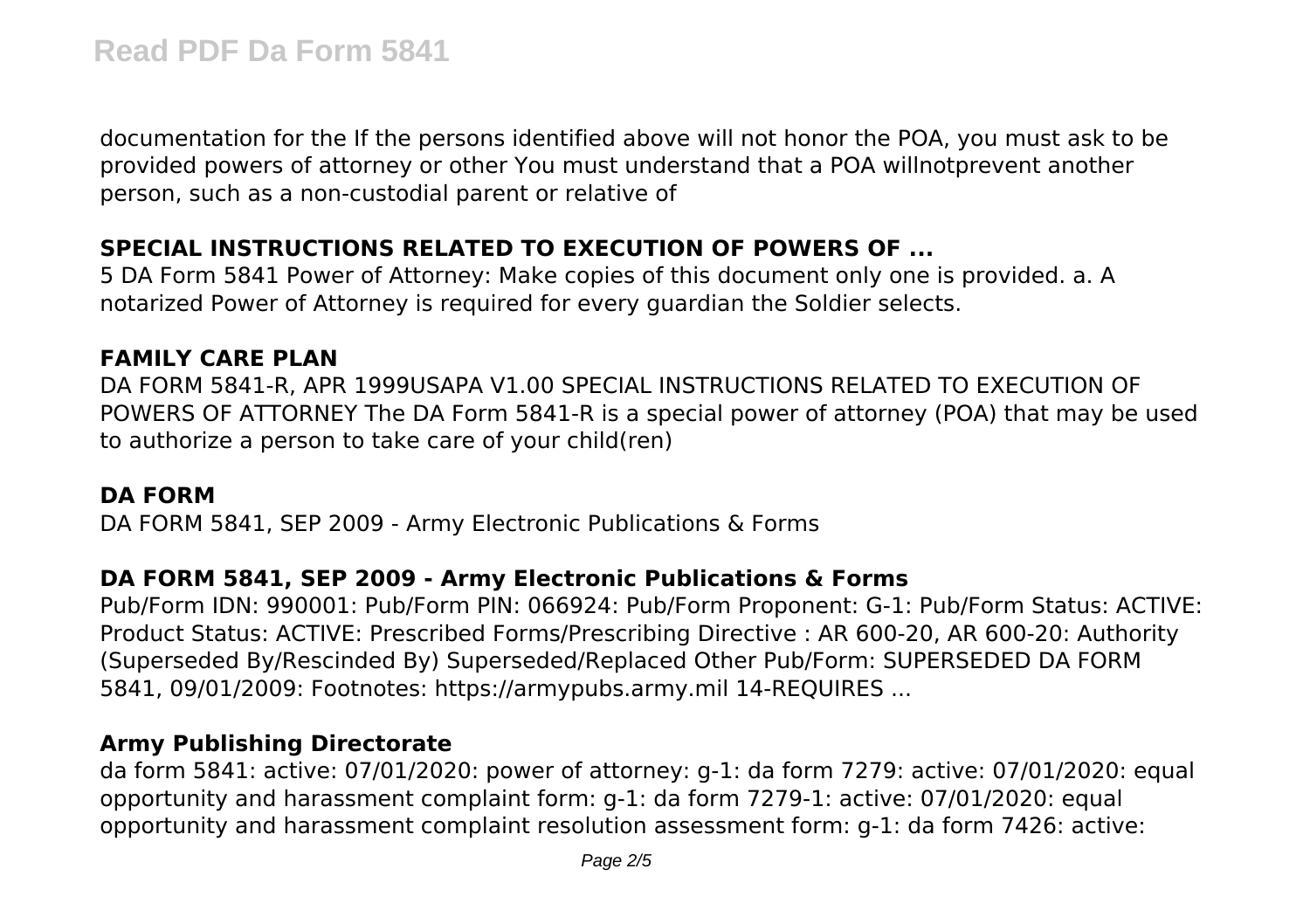06/01/2020: application for usanaf employee 401(k) savings plan ...

#### **Army Publishing Directorate**

I was provided an original DA Form 5841 (Power of Attorney) or other legally sufficient authority naming me as guardian/escort for: NAME (s) / AGE (s) OF FAMILY MEMBERS. family members of: NAME (s) I agree to accept responsibility for these family members. I have received all necessary documents

## **CERTIFICATE OF ACCEPTANCE AS GUARDIAN OR ESCORT**

For use of this form, see AR 600-20; the proponent agency is DCS, G-1. I (Power of Attorney) or other legally sufficient authority naming me as guardian/escort for: was provided an original DA Form 5841 NAME (s) day of family members of: (Notary Public),. DA FORM 5840, JUN 2010 PREVIOUS EDITIONS ARE OBSOLETE. APD PE v1.00ES

#### **PRIVACY ACT STATEMENT - ArmyWriter.com**

Army DA administrative publications and forms by the Army Publishing Directorate APD. The latest technologies high quality electronic pubs and forms view U.S. Army Regulations and DA Forms. ... Pub/Form Number: DA FORM 581: Pub/Form Date: 07/01/1999: Pub/Form Title: REQUEST FOR ISSUE AND TURN-IN OF AMMUNITION: Unit Of Issue(s) PDF. Pub/Form IDN ...

#### **DA FORM 581 - Army Publishing Directorate Army Publishing ...**

A copy of DA Form 5841(Power of Attorney)orequivalent documentsand a copy of DA Form 5840(Certificate of Acceptance as Guardian or Escort)for each escort or guardian whether temporary or long-term...

## **FAMILY CARE PLAN**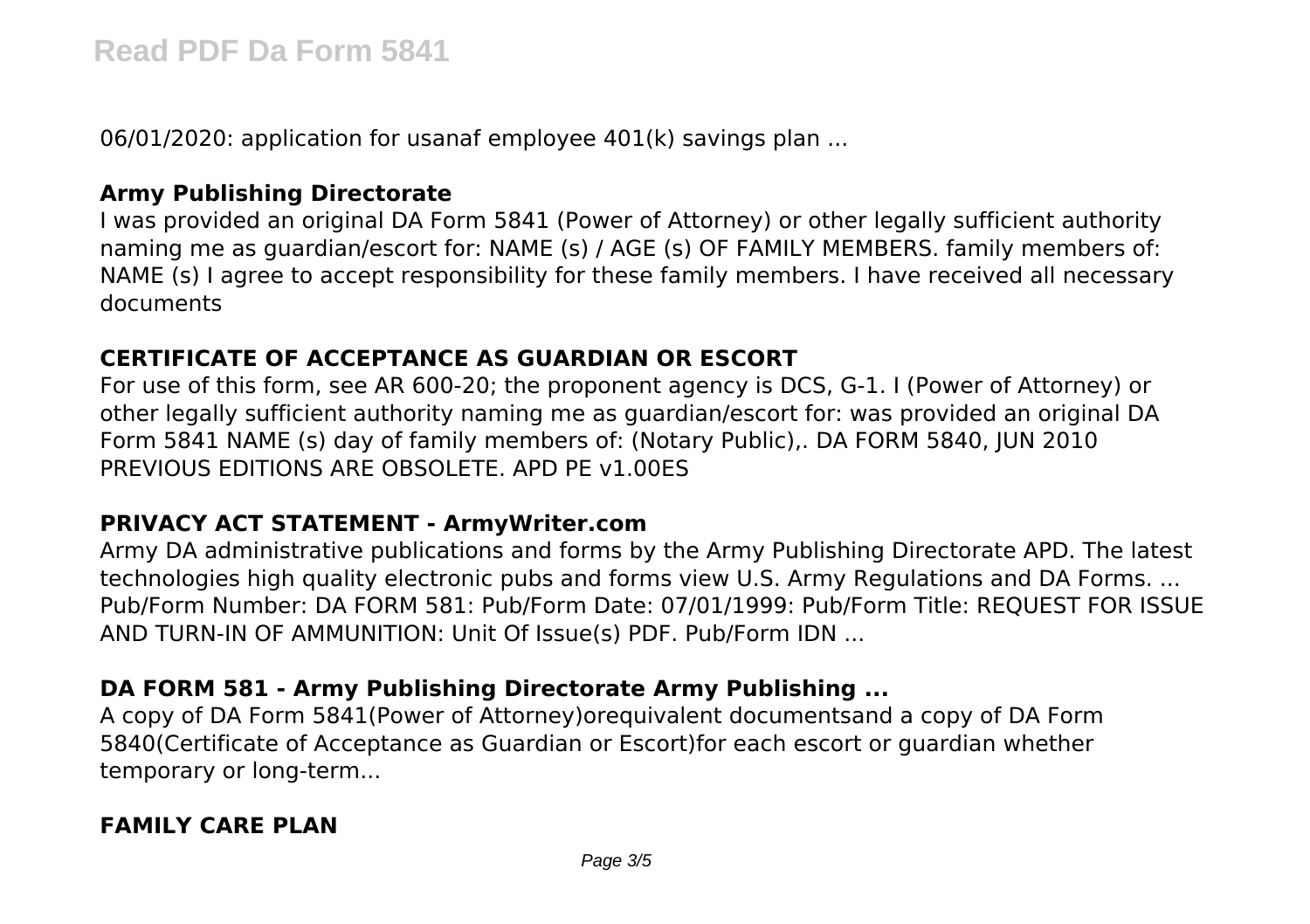Get And Sign Da Form 5841 2009-2020 Prevent another person such as a non-custodial parent or relative of your child ren from petitioning a court of competent jurisdiction to obtain temporary or permanent custody of your children DA FORM 5841 SEP 2009 PREVIOUS EDITION IS OBSOLETE. Page 1 of 3 APD LC v1.

#### **5841 - Fill Out and Sign Printable PDF Template | signNow**

DA 5840 is also available in Microsoft Word format you can also download pure edge/lotus viewer here and while you are at it why not get a CAC reader for your personal computer? Leave and Passes Convalescent Leave

#### **DA Form 5840 Certificate of Acceptance as Guardian**

I understand that I must initiate legal documentation such as the power of attorney for guardianship (DA Form 5841) which will authorize guardian (s) to act in loco parentis; to perform any and all acts as fully to all intents

## **FAMILY CARE PLAN COUNSELING CHECKLIST**

· DA Form 5841-R, Power of Attorney, is the legal means by which the Soldier gives another person the legal authorization to care for the Soldier's dependent children and to make important decisions regarding the children on behalf of the

#### **Family Care Plans - Fort Carson**

I understand that I must initiate legal documentation such as the power of attorney for guardianship(DA Form 5841) which will authorize guardian (s) to act in loco parentis; to perform any and all...

# **FAMILY CARE PLAN COUNSELING CHECKLIST**